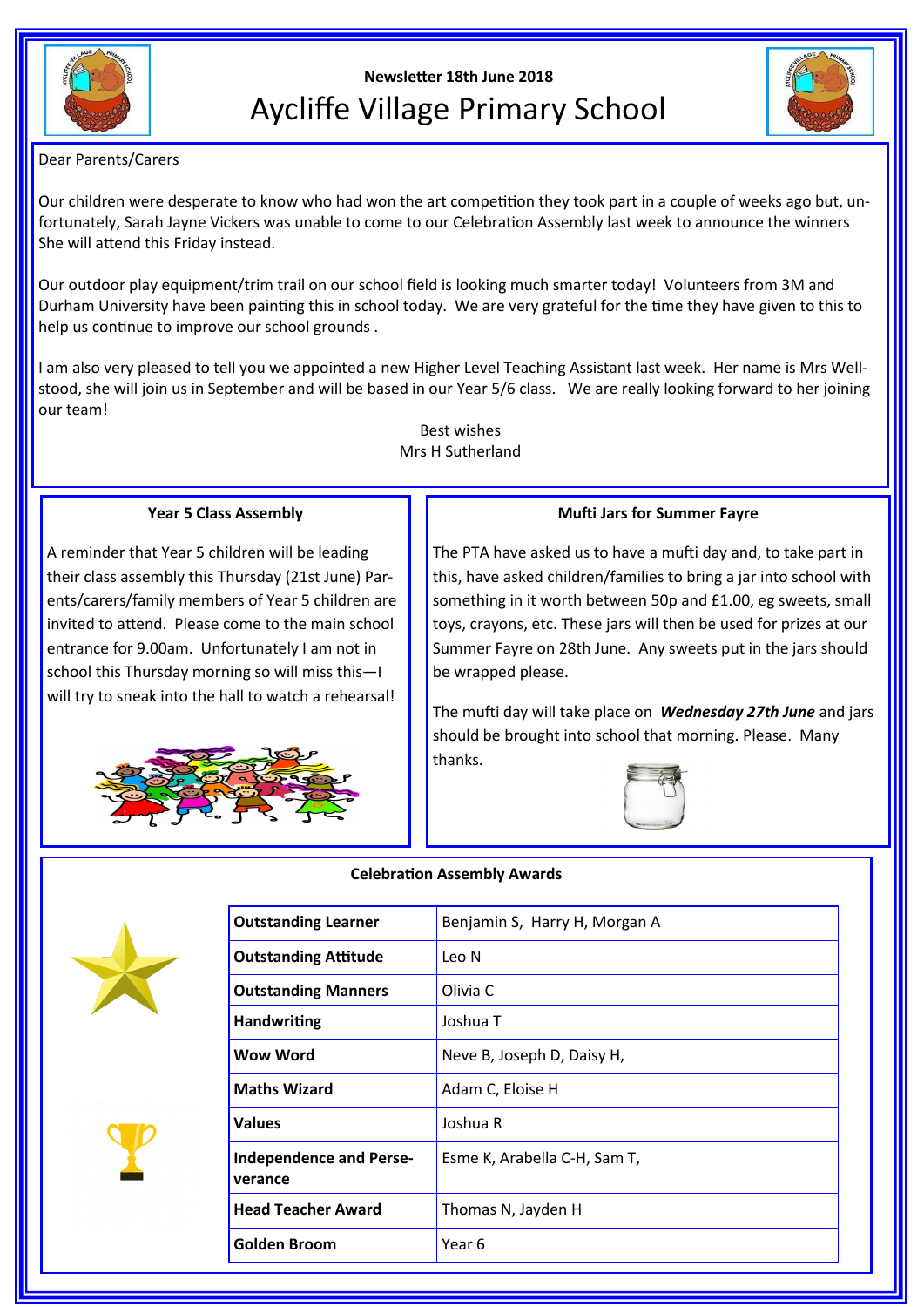# **Sex and Relationships Education**

As part of the education we offer at school we are required to teach sex and relationships education, *appropriate to the age of the children in our school.* 

We will be reviewing our policy and curriculum for this ready to start afresh in the new academic year in September. However, in the meantime, we are planning to cover the following aspects before the end of this academic year.

If you have any questions about the information shared below, please contact me at school. Please be reassured that everything we discuss will be delivered with sensitivity and in an age appropriate way and we will be following guidance for schools from various sources, for examples the National Curriculum and the NSPCC.

| <b>Year Groups</b>              | <b>Focus of lesson</b>                                                                                                                                                                                                          | <b>Reason for this</b>                                                                                                                                                                                                                                                                                                       |
|---------------------------------|---------------------------------------------------------------------------------------------------------------------------------------------------------------------------------------------------------------------------------|------------------------------------------------------------------------------------------------------------------------------------------------------------------------------------------------------------------------------------------------------------------------------------------------------------------------------|
| Reception, Year 1 and<br>Year 2 | Understand appropriate touch and what is<br>not appropriate. Knowing what is meant<br>by 'private parts' and the 'pants rule' (as<br>promoted by the NSPCC)<br>To be covered with these classes the week<br>beginning 2nd July. | Children need to understand what is appropri-<br>ate and inappropriate touch. This will help<br>them be more aware of their bodies and is also<br>important for safeguarding, ie they would be<br>able to recognise inappropriate touch if it hap-<br>pened to them and would know they need to<br>tell an adult about this. |
| Years 5 and 6                   | Talk about puberty with a school nurse<br>To take place in school on Tuesday 19th<br>June-a text message was also sent to par-<br>ents/carers about this on 13th June.                                                          | Children will understand changes that will hap-<br>pen to them as they enter puberty. This will<br>help them feel more comfortable with this pro-<br>cess when it occurs.                                                                                                                                                    |

# **Attendance for last week**

| Reception | 98.1 |
|-----------|------|
| Year 1    | 97.9 |
| Year 2    | 99.6 |
| Year 3    | 98.2 |
| Year 4    | 100  |
| Year 5    | 99.1 |
| Year 6    | 88.6 |
|           |      |

Well done to Years Reception, 1,2,3,4 & 5 and who have all achieved attendance above our minimum target level. Special "Well done" to Year 4 for 100% attendance that was the best out of the entire school.



# **Resources for Bug Hotels!**

As part of their Science work, some children in our school will be making Bug Hotels ! Thank you to Louise Porter, one of our parents, for coming to lead this with our staff.

We would be grateful for the following items to be sent into school for this please: cans, plastic water bottles, bricks, garden canes.

Thank you for your support with this.